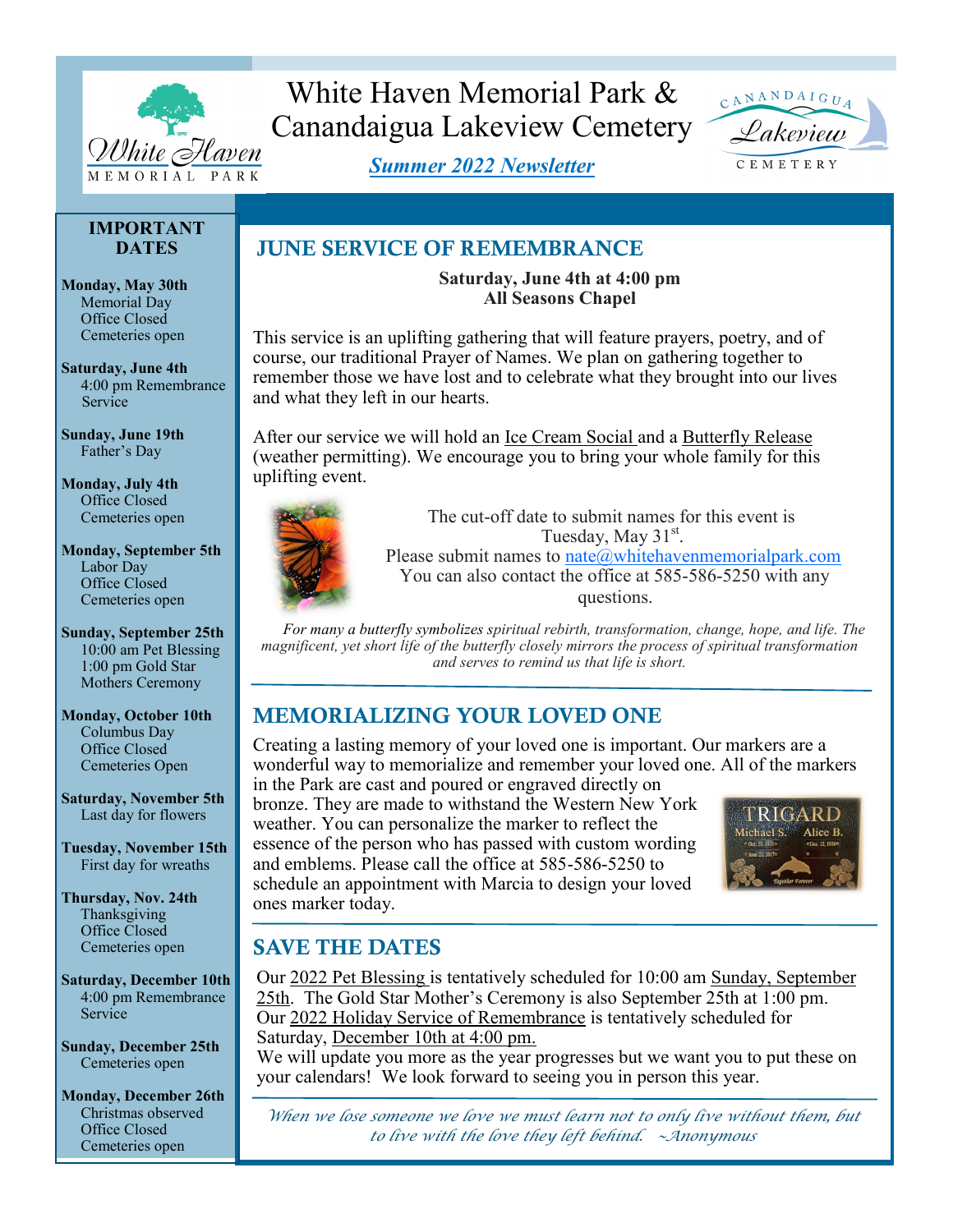#### **Page 2 Summer 2022 Newsletter**





Losing a beloved pet for many can be as heartbreaking as losing a loved one. The loss is real. We all grieve in different ways trying to find comfort in the midst of our loss.

In 2016, New York enacted a law allowing the certified cremated remains of pets to be buried with their owners. If you would like more information regarding this, please contact the office at 585-586-5250.



Join us as we welcome a new employee to our White Haven family. Patrick

Hulett, joins us as our newest memorial counselor. He is a Finger Lakes native who is now living in East Rochester. For the past six years he has enjoyed serving the public as a New York Licensed Hearing Aid Dispenser. He enjoys helping people and is looking forward to helping our families at White Haven. Feel free to stop in and say hello or inquire about how he can help you with your pre-planning needs.



# PRESERVATION FOUNDATION

The White Haven Preservation Foundation continues to grow. With the generous donations that many of our families have given, we are able to continue the great work we are doing to maintain our historical structures, wildlife and the numerous trees and plants that adorn our Park. We are grateful to be able to preserve our beautiful Park and the nature that surrounds us with your support.

If someone you love rests here at White Haven and you would like to dedicate a memorial gift in their memory, we have many options to choose from. Plant a tree, dedicate a blue bird nesting box, place a bench or a bronze butterfly plaque in designated areas. These and many more options are available with various donation amounts.

All donations are tax deductible to the full extent allowed by law since no goods or services would be given in exchange for your donation.

For further information on our projects or donation opportunities, please call Terri DiFiore, at 585-586-5250.

## MEMORIAL GIFTS (from November 2021—May 2022)



*This beautiful tree is in Section H. It will soon be full of bright green leaves !* Norman Pink Teak Bench Norman Pink & Karen Colosi Bird Box Phillip & Virginia Lisbeth Pullara-Goosen Existing Tree Christina Lawrence Bird Box John & Marie Aarne Kim Panepento Tree Gerald Billingsley Roxann Gendron Bench Walt & Kay Gendron Angie Peck Teak Bench Sofia Peck Cathy Peck Teak Bench<br>
Georgiana Ho Two Benches Georgiana Ho Two Benche<br>
Ryan Binkley Teak Bench Ryan Binkley Teak Bench<br>
David Alfred Treat America Standing Guard<br>
America Standing Guard

Jim Breitenfeld Tree Tree Jeremiah Harper<br>
Norman Pink Teak Bench Norman Pink & America Standing Guard

**DONOR ITEM DONATED IN MEMORY OF**

 Rooney Allen Panzarella<br>Christopher Goossen & Frank Pullara Brenda Fendrick Bench Dale & Debbie Moore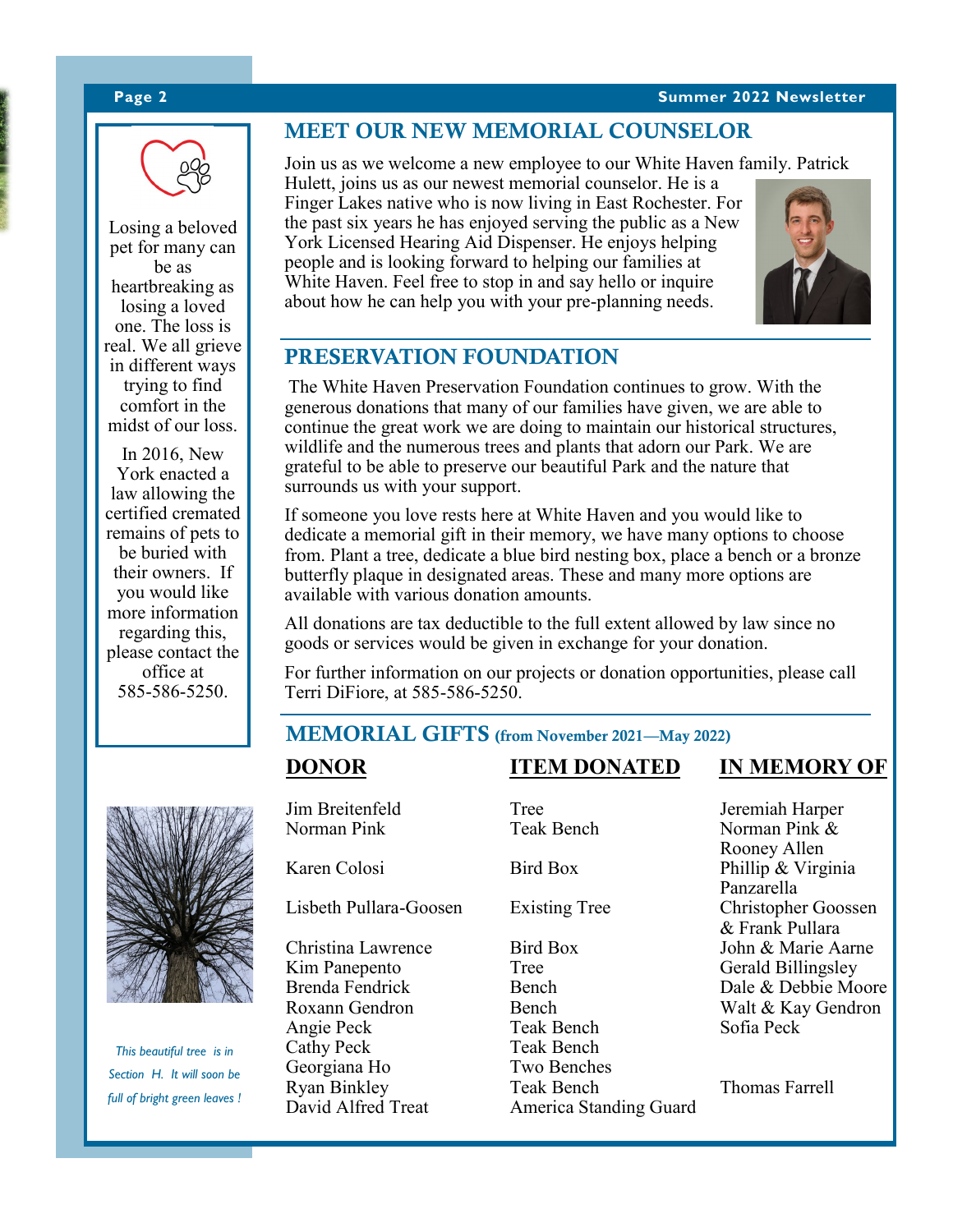### **Summer 2022 Newsletter Page 3**

# THE CREMATORY AT WHITE HAVEN

In the mid-fifties, White Haven Memorial Park built its first crematory on the cemetery property. At that time cremation was an economical option for some, however, for most families, full ground burials were preferred. Much of their decisions were based on religious beliefs. As time progressed mausoleums became popular, still with full body, the burial of choice. Times have definitely changed over the years and so have families' views on cremation. Now eighty years later, cremation has climbed to over fifty percent of the nation's choice for body disposition.

At White Haven, we are one of the four crematories in Monroe County and the surrounding areas. On an average we do about 3000 cremations per year and the numbers are growing. Presently, we house four retorts. Retorts are the chambers where the cremation process occurs. We also have a Reflection Room where families can gather as the cremation process begins.



built. This summer we will be replacing it with a state of the art, high efficiency retort. With this addition we will now have four retorts installed since 2012.

Preparation for the installation is beginning in May and will continue until mid-August. Our other retorts will continue to be in service so our families will not experience any delays.

## NEW WEBSITE

White Haven is proud to announce the release of the first phase of our digital mapping and 360 imaging projects. Below is a short tutorial on how to navigate these features on our website.

- To view 360 degree images of the park, navigate to our homepage [\(whitehavenmemorialpark.com\)](http://www.whitehavenmemorialpark.com) and click on the tab that says "360 Tour".
- Once in the 360 Tour you have a few options. At the bottom of the image are 360 tours of some of the more active sections. You can click on any of those to make them the main image. The main image has white direction arrows that allow you to spin the image in a full circle and move the image in any direction. In the upper left-hand corner is a bird's eye view of where you are on the map. By clicking the green directional box in that image, you can see an overall image of the entire park.
- This view allows you to click on any of the blue dots to see a 360 image from that spot. Any of the blue dots that are located on top a mausoleum allow you to navigate within that building.
- The second new tab to explore is labeled "Available Property". This tab gives a small sample of locations that are available for purchase in the park.
- Once opened, this image gives a small sample of property available for purchase. Each available piece of property is listed to the left of the image and is also shown on the main map image. By clicking on the "View Details" tab you will be brought to the information landing page.
- This page shows you pictures and details of the available property and a form to contact one of our memorial counselors for more information.

We look forward to the release of our next phase which will include internal digital mapping of the entire park and a searchable directory of your loved one. Stay Tuned!

#### **ELECTRONIC NEWSLETTER**

In an effort to reduce our postage cost and be more eco-friendly, we would like to offer this newsletter electronically. If you would prefer to have this publication emailed to you, please send your email to: **terri@whitehavenmemorialpark.com**